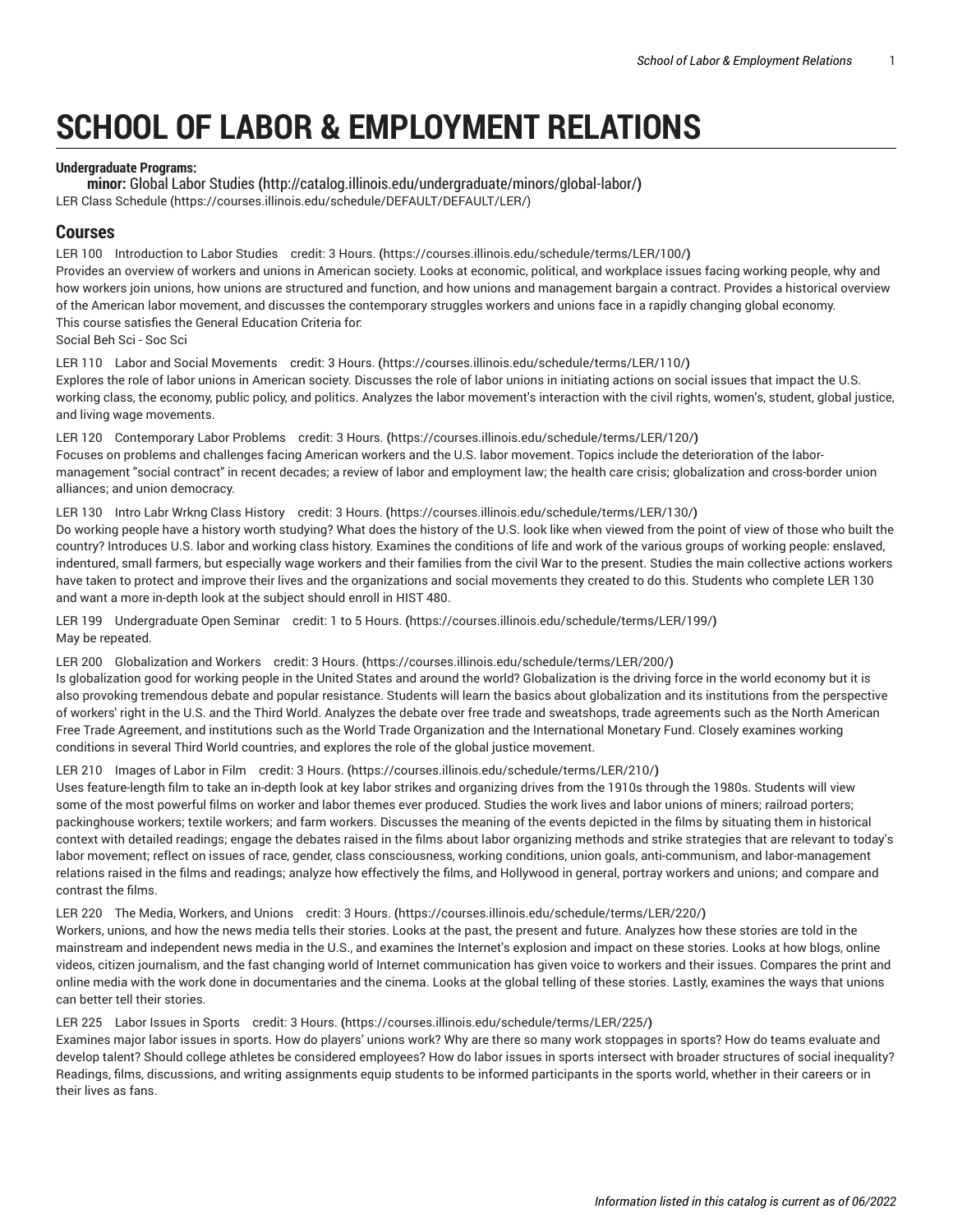# LER 240 China's Labor [Relations](https://courses.illinois.edu/schedule/terms/LER/240/) credit: 3 Hours. **(**<https://courses.illinois.edu/schedule/terms/LER/240/>**)**

This course analyzes how China is reshaping the world economy, labor markets, unions, forms of worker resistance, and the lives of workers around the globe. We will examine China's transition from socialism to state capitalism; working conditions facing Chinese workers; evolving labor and employment relations; the role and function of the All-China Federation of Trade Unions; and worker protests and strikes demanding improved conditions.

#### LER 290 Introduction to [Employment](https://courses.illinois.edu/schedule/terms/LER/290/) Law credit: 3 Hours. **(**<https://courses.illinois.edu/schedule/terms/LER/290/>**)**

Addresses and critiques the content, interpretation, and applications of the laws that govern employer-employee relations in the American workplace. Explores the historical sources, underlying ideology, and current content of anti-discrimination and civil rights laws, of laws that seek to guarantee a safe and healthy workplace for all Americans, of laws that guarantee minimum wages and overtime pay, of legal protections of privacy on the job, of unemployment insurance and workers' compensation laws, and of laws that guarantee workers the right to collective action and collective bargaining.

LER 300 [Workers,](https://courses.illinois.edu/schedule/terms/LER/300/) Unions, and Politics credit: 3 Hours. **(**<https://courses.illinois.edu/schedule/terms/LER/300/>**)**

What is the meaning and impact of politics seen from the perspective of those at the bottom of the pyramid of political power rather than from the usual focus on the actions and perceptions of political elites? In what ways do workers become involved in politics? Under what circumstances are they likely to be successful in bringing about change? This course addresses these questions by exploring political power, political participation, and political change from a broad historical and cross-cultural perspective, but always focusing on a view of politics from the bottom up. The course analyzes the political economy of labor, and the labor movement's political influence in politics.

#### LER 320 [Gender,](https://courses.illinois.edu/schedule/terms/LER/320/) Race, Class and Work credit: 3 Hours. **(**<https://courses.illinois.edu/schedule/terms/LER/320/>**)**

Provides a historical and contemporary overview of the impact and interplay of gender, race, class and other issues of identity in the workplace. Topics include: pay gap, occupational segregation, workplace harassment, low wage work, and employment discrimination laws. The response of labor unions to identity issues will also be examined. Prerequisite: [LER 100](/search/?P=LER%20100), [LER 110](/search/?P=LER%20110) or one course that covers race or gender issues is required.

#### LER 330 [Comparative](https://courses.illinois.edu/schedule/terms/LER/330/) Labor Relations credit: 3 Hours. **(**<https://courses.illinois.edu/schedule/terms/LER/330/>**)**

Designed as an overview of comparative labor movements and labor relation systems. Develops a framework for understanding union formation and the development of industrial relations system in a variety of countries around the world. An emphasis will be placed on each country's interaction between unions and political organizations, national labor policies, the machinery for the resolution of workplace problems, the level of shop floor disturbances, bargaining coverage of employees, and the issues of workers' control. Also addresses how globalization has transformed the capacity of any nation's labor relations' system to respond to economic challenge and workplace conflicts. Examines the possibility of developing transnational union.

LER 410 Labor and the [European](https://courses.illinois.edu/schedule/terms/LER/410/) Union credit: 4 Hours. **(**<https://courses.illinois.edu/schedule/terms/LER/410/>**)** Addresses the formation of European Union (EU) labor policy; the role of trade unions in EU member nations; worker immigration in the EU; diversity issues in the EU labor market and a comparative analysis of industrial relations in Europe. Same as [EURO 410.](/search/?P=EURO%20410) 4 undergraduate hours. 4 graduate hours. Prerequisite: Consent of the instructor.

LER 440 [Economics](https://courses.illinois.edu/schedule/terms/LER/440/) of Labor Markets credit: 2 to 4 Hours. **(**<https://courses.illinois.edu/schedule/terms/LER/440/>**)** Same as [ECON 440](/search/?P=ECON%20440). See [ECON 440](/search/?P=ECON%20440).

LER 450 [European](https://courses.illinois.edu/schedule/terms/LER/450/) Working Class History credit: 2 to 4 Hours. **(**<https://courses.illinois.edu/schedule/terms/LER/450/>**)** Same as [HIST 450](/search/?P=HIST%20450) and [SOC 422.](/search/?P=SOC%20422) See [HIST 450](/search/?P=HIST%20450).

LER 480 US Work Class Hist Since 1780 credit: 2 to 4 [Hours.](https://courses.illinois.edu/schedule/terms/LER/480/) **(**<https://courses.illinois.edu/schedule/terms/LER/480/>**)** Same as [HIST 480](/search/?P=HIST%20480). See [HIST 480.](/search/?P=HIST%20480)

LER 522 [Government](https://courses.illinois.edu/schedule/terms/LER/522/) Regulation credit: 4 Hours. **(**<https://courses.illinois.edu/schedule/terms/LER/522/>**)** Focuses on federal and state legislation, court and agency rulings, and executive orders that regulate a wide range of private and public employment practices including: Title VII and Affirmative Action Compliance; American with Disabilities Act; drug-, HIV-, and genetic testing; Fair Labor Standards Act; Civil Service procedures; Equal Pay Act, Family and Medical Leave Act, and employment-at-will; constitutional protection for employees, jobapplicants, and others. Prerequisite: [LER 547](/search/?P=LER%20547) or [LER 591,](/search/?P=LER%20591) or consent of instructor.

#### LER 523 Org [Fundamentals](https://courses.illinois.edu/schedule/terms/LER/523/) for HR credit: 4 Hours. **(**<https://courses.illinois.edu/schedule/terms/LER/523/>**)**

Increases students' effectiveness in analyzing and understanding organizations and the organizational context. It relies on the case method and focuses a number of important themes such as organization design; strategy; decision-making; and culture. In order to prepare students for the various transformations that they will experience in their careers, it examines many of these topics in the context of organizational change. Exposes students to basic ideas about key organizational topic - as well as a number of applications of these ideas - in order to give them a framework for organizing past experience. The topics covered do not offer a recipe for what to do in all situations, but rather give students a set of skills and different ways of thinking that can help them address novel problems they will face throughout their lives.

LER 530 Found of Ind Org Psych credit: 4 [Hours.](https://courses.illinois.edu/schedule/terms/LER/530/) **(**<https://courses.illinois.edu/schedule/terms/LER/530/>**)** Same as [PSYC](/search/?P=PSYC%20530) 530. See [PSYC](/search/?P=PSYC%20530) 530.

LER 531 [Workforce](https://courses.illinois.edu/schedule/terms/LER/531/) Analytics credit: 4 Hours. **(**<https://courses.illinois.edu/schedule/terms/LER/531/>**)**

Each day, HR / ER professionals face myriad issues with employees and the organizations that they support. Many times, these professionals rely on their intuition, "gut instincts" and years of experience to create resolutions and interventions to solve these issues. Although done with good intentions, these interventions often lack analytical rigor and forethought about unintended consequences and the root cause of the issue. This class will allow students the opportunity to learn real-world analytical techniques and critical thinking skills that students can use in any HR / ER role in any industry. 4 graduate hours. No professional credit. Prerequisite: Restricted to students in the online MHRIR program (10KS0364MHRU).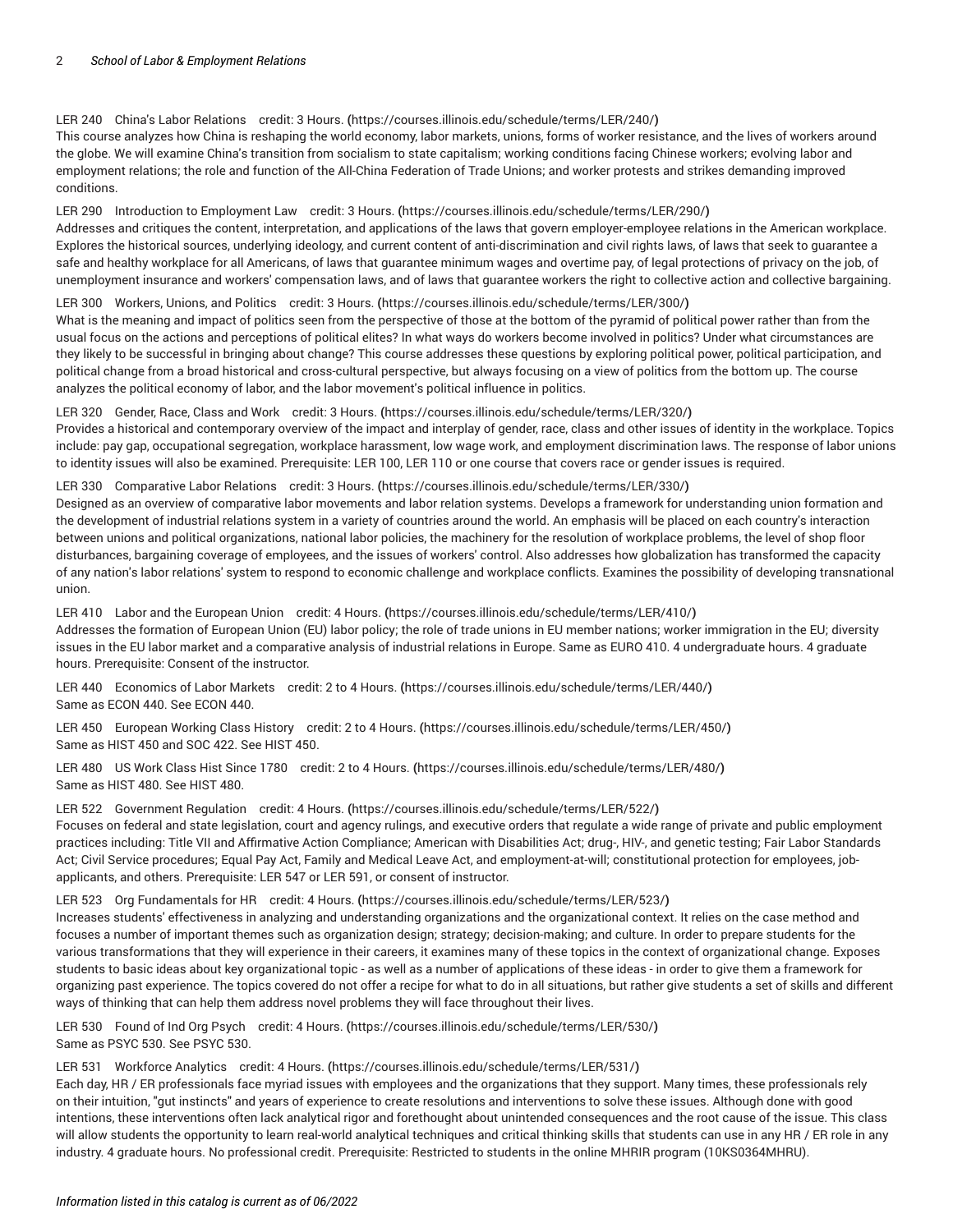LER 532 Successful Change Management for HR [Professionals](https://courses.illinois.edu/schedule/terms/LER/532/) credit: 4 Hours. **(**<https://courses.illinois.edu/schedule/terms/LER/532/>**)** Introduces students to methodologies and practices for successful change management within any size organization. In addition, this course is intended to guide students through the role that HR professionals play in change management and to apply these concepts in practical ways to changes. 4 graduate hours. No professional credit. Prerequisite: Restricted to students in the online MHRIR program (10KS0364MHRU).

LER 533 [Fundamentals](https://courses.illinois.edu/schedule/terms/LER/533/) of Business Management credit: 4 Hours. **(**<https://courses.illinois.edu/schedule/terms/LER/533/>**)** Provides an overview to several areas of management that influence the role of HR professionals in any organization. Specifically, we address 6 business management topics: (1) Strategic Management, (2) Organizational Structure & Control, (3) Power & Politics, (4) Groups & Teams, (5) Decision Making, and (6) Corporate Governance. Knowing more about these areas of management should help aspiring HR professionals understand what their employers are trying to achieve and how human resource management can add value to any organization. We will discuss the connection between general management topics and human resource management implications each and every class session with special emphasis on this question in part of our last session. The course will include lectures, readings, case studies, simulations, exercises, class discussions, and writing assignments. 4 graduate hours. No professional credit. Prerequisite: Restricted to students in the online MHRIR program (10KS0364MHRU).

LER 534 Leadership and Employee [Engagement](https://courses.illinois.edu/schedule/terms/LER/534/) credit: 4 Hours. **(**<https://courses.illinois.edu/schedule/terms/LER/534/>**)**

Strong leadership and employee engagement are fundamental to achieving positive organizational results. This course explores the relationship between leadership, employee engagement, and business outcomes. Rooted in organizational effectiveness capabilities, we will cover topics in the context of driving change and supporting strategic outcomes for the enterprise. We will explore theoretical models, specific methodologies and tactics that drive engagement. As a Human Resource leader, you will build skills in defining strong leadership, clarifying leadership expectations and building 'visible and felt leadership.' You will explore how to measure employee engagement and diagnose common barriers to effective engagement. Students will utilize 'gap assessments' to be able to prioritize and recommend specific actions that will be supported with tools and techniques that 'build' employee ownership. Core concepts will include motivational constructs, employee engagement surveys, leadership interventions, visible and felt leadership, large group engagement, metrics, management review, process mapping, WorkOut/Kaizen, Appreciative Inquiry and other practical applications. 4 graduate hours. No professional credit. Prerequisite: Restricted to students in the online MHRIR program (10KS0364MHRU).

LER 540 Labor [Economics](https://courses.illinois.edu/schedule/terms/LER/540/) I credit: 4 Hours. **(**<https://courses.illinois.edu/schedule/terms/LER/540/>**)** Same as [ECON 540](/search/?P=ECON%20540). See [ECON 540](/search/?P=ECON%20540).

LER 541 Labor [Economics](https://courses.illinois.edu/schedule/terms/LER/541/) II credit: 4 Hours. **(**<https://courses.illinois.edu/schedule/terms/LER/541/>**)** Same as [ECON 541](/search/?P=ECON%20541). See [ECON 541](/search/?P=ECON%20541).

LER 542 Collective [Bargaining](https://courses.illinois.edu/schedule/terms/LER/542/) credit: 4 Hours. **(**<https://courses.illinois.edu/schedule/terms/LER/542/>**)** Examination of: social values and social science concepts to develop a framework for explaining the basis and shape of collective bargaining as it has been practiced in the United States; government and law, unions, and employers as part of the development of this framework; the environment of collective bargaining with respect to the role of economics and bargaining structure; the negotiating process as the interactive basis for unionmanagement relations; conflict and conflict resolution as part of the negotiating process; wage and other effects of collective bargaining as bargaining outcomes; contemporary changes in union management relations. Case materials and exercises may be used to supplement course materials. Same as [ECON 542](/search/?P=ECON%20542). Prerequisite: Consent of instructor.

LER 543 Workplace Dispute [Resolution](https://courses.illinois.edu/schedule/terms/LER/543/) credit: 3 or 4 Hours. **(**<https://courses.illinois.edu/schedule/terms/LER/543/>**)** Examination of the use of procedures to resolve employment disputes in both union and nonunion workplaces; comparative analysis of grievance arbitration, interest arbitration, mediation, fact-finding, and combinations of these procedures; special emphasis given to the role of third party intervention. Same as [ECON 543](/search/?P=ECON%20543) and [LAW](/search/?P=LAW%20665) 665. 3 professional hours. 4 graduate hours.

LER 545 [Economics](https://courses.illinois.edu/schedule/terms/LER/545/) of Human Resources credit: 4 Hours. **(**<https://courses.illinois.edu/schedule/terms/LER/545/>**)** Study of the economics of personnel with the modern corporation. Topics include hiring, promotion, evaluation, discrimination, raiding, job definition, pay schemes, benefits, and design of work. Same as [EPOL 575](/search/?P=EPOL%20575) and [HRD 534](/search/?P=HRD%20534). 4 graduate hours. No professional credit. Prerequisite: [LER 593](/search/?P=LER%20593) or equivalent, or consent of instructor.

LER 547 Labor Law I credit: 3 or 4 [Hours.](https://courses.illinois.edu/schedule/terms/LER/547/) **(**<https://courses.illinois.edu/schedule/terms/LER/547/>**)** Same as [LAW](/search/?P=LAW%20662) 662. See [LAW](/search/?P=LAW%20662) 662.

LER 556 [Industrial](https://courses.illinois.edu/schedule/terms/LER/556/) Relations Theory credit: 4 Hours. **(**<https://courses.illinois.edu/schedule/terms/LER/556/>**)** Integrated analysis of the principles of industrial relations through the study of the works of the major theorists and their critics. Prerequisite: Consent of instructor.

LER 557 Human [Resources](https://courses.illinois.edu/schedule/terms/LER/557/) Theory credit: 4 Hours. **(**<https://courses.illinois.edu/schedule/terms/LER/557/>**)** Continuation of [LER 556](/search/?P=LER%20556). Focuses on contemporary research in human resource management and related fields.

LER 558 [Faculty-Student](https://courses.illinois.edu/schedule/terms/LER/558/) Workshop credit: 0 to 4 Hours. **(**<https://courses.illinois.edu/schedule/terms/LER/558/>**)** Training and experience for Ph.D. students in the application of social science and industrial relations theory and research methodology to contemporary industrial relations problems through presentation and discussion of faculty and student research. Ph.D. students are required to make presentations and to participate in workshop discussions during the entire period of their campus residency. Approved for letter and S/U grading.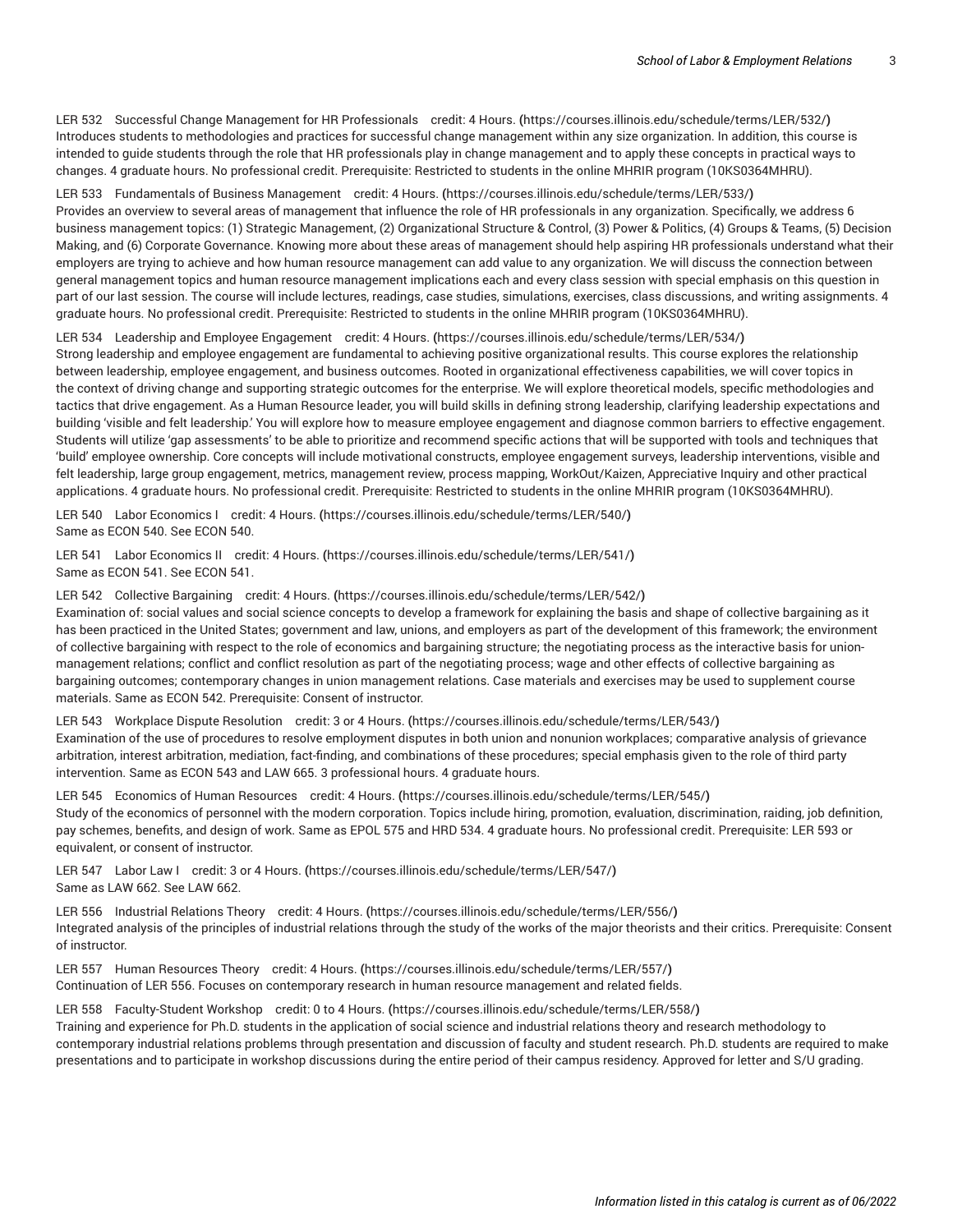# LER 559 Micro [Research](https://courses.illinois.edu/schedule/terms/LER/559/) Methods credit: 4 Hours. **(**<https://courses.illinois.edu/schedule/terms/LER/559/>**)**

Provides doctoral students a foundation for conducting independent, scholarly micro research (i.e., individuals or small groups as the primary unit of analysis) by addressing the components of the research process. This foundation for conducting independent research is based on the research process as an open system of interconnected choices that unfold sequentially: (1) Choosing and framing a research question, (2) Choosing an hypothesis to address the research question, (3) Choosing a Strategy and Design, (4) Choosing modes for treating constructs, (5) Choosing Forms for Converting Data into Observations, (6) Choosing procedures to analyze data, and (7) Choosing conclusions for interpreting results. Prerequisite: Doctoral degree student in LER, Department of Psychology, Economics, College of Business, College of Education. Master's degree students who are considering a doctoral degree program subject to instructor approval.

# LER 561 [Compensation](https://courses.illinois.edu/schedule/terms/LER/561/) Systems credit: 4 Hours. **(**<https://courses.illinois.edu/schedule/terms/LER/561/>**)**

Compensation theory and practice. Course addresses the theoretical and practical issues associated with the design of effective compensation systems. The design phases include establishing internal equity, external equity, and individual equity. Budgeting and administration are also addressed. Case analyses and computer simulations may be used to supplement course materials.

LER 562 HR [Planning](https://courses.illinois.edu/schedule/terms/LER/562/) and Staffing credit: 4 Hours. **(**<https://courses.illinois.edu/schedule/terms/LER/562/>**)** Examines conceptual issues, policies, and practices relating to the attraction, selection, development, and planning for the most effective utilization of human resources.

#### LER 564 HR Training and [Development](https://courses.illinois.edu/schedule/terms/LER/564/) credit: 2 Hours. **(**<https://courses.illinois.edu/schedule/terms/LER/564/>**)**

Provides students a firm understanding of human resource training and development systems in today's business environment. A constant theme setting the back drop for this course will be on the various kinds of change facing organizations and how these changes relate to human resource training and development. Aspiring HR professionals will gain essential knowledge to effectively manage employee training and development systems in a variety of companies.

#### LER 565 HR [Management](https://courses.illinois.edu/schedule/terms/LER/565/) and Strategy credit: 4 Hours. **(**<https://courses.illinois.edu/schedule/terms/LER/565/>**)**

Designed to provide integration across the specific functional areas of the human resources management (HRM) field, while at the same time demonstrating the linkages horizontally within HRM and vertically with strategic management of the firm. This case-focused course places emphasis on human resources issues of strategic importance to the organization. Same as [BADM 512](/search/?P=BADM%20512). Prerequisite: One prior course from the Organizational Behavior and Personnel Management distribution subject area list (in the MHRIR degree requirements for the graduate degree in Labor and Employment Relations).

#### LER 566 International HR [Management](https://courses.illinois.edu/schedule/terms/LER/566/) credit: 4 Hours. **(**<https://courses.illinois.edu/schedule/terms/LER/566/>**)**

Human resource management issues examined from the perspective of the multinational firm. Topics include globalization and human resource strategy, management and the structure of multinational firms, dealing with intercultural differences, selecting employees for foreign assignments, training and developing expatriate employees, evaluation and compensation of employees in international assignments. Individual and group projects. Prerequisite: Graduate standing.

#### LER 567 [Negotiation](https://courses.illinois.edu/schedule/terms/LER/567/) in HR Decisions credit: 2 Hours. **(**<https://courses.illinois.edu/schedule/terms/LER/567/>**)**

General survey course concerning the strategies and tactics of bargaining and negotiation, with special emphasis on applications in human resource management contexts. Topics covered include: the structure of negotiated outcomes; integrative bargaining tactics; distributive bargaining tactics; negotiation planning; power, persuasion and influence; communication; negotiating in teams and groups; negotiating using 3rd parties (arbitrators, mediators, agents); cross-cultural negotiations. Students will discuss negotiation issues and build negotiation skills through a series of experiential exercises and cases. 2 graduate hours. No professional credit. Prerequisite: Graduate standing. An introductory course in social psychology or organizational behavior is preferred but not required.

# LER 568 Firm [Performance](https://courses.illinois.edu/schedule/terms/LER/568/) and HR credit: 4 Hours. **(**<https://courses.illinois.edu/schedule/terms/LER/568/>**)**

The purpose of this course is to enable students to understand some basic ideas about and measures of firm performance with heavy emphasis on the role of human resource managers. Students will gain an understanding of how human resource professionals fit into the organization, structure, and function of business firms. Many basic ideas from the field of finance will be studied. The course covers theoretical ideas and has many empirical, policy, and practitioner-relevant applications, all with the goal of providing human resource managers fundamental financial analysis tools to enable them to function effectively in their post-graduate corporate workplaces.

### LER 569 Power & [Influence](https://courses.illinois.edu/schedule/terms/LER/569/) in HRM credit: 2 Hours. **(**<https://courses.illinois.edu/schedule/terms/LER/569/>**)**

Designed to help prospective human resource managers learn how to use power and influence as effective tools for understanding the surroundings in which they will be working with and managing people, and achieving the goals that they set for themselves. It provides frameworks and practical tools that allow students to make sense of on-the-job learning experiences and equip them with basic diagnostic and action-planning skills that they can use at different points in their careers - and to consider difficult ethical questions in the process. Prepares students to get things done in the real world, where personalities and office politics sometimes hinder rather than help them.

# LER 570 [Leadership](https://courses.illinois.edu/schedule/terms/LER/570/) for HR Managers credit: 2 Hours. **(**<https://courses.illinois.edu/schedule/terms/LER/570/>**)**

In contemporary organizations, the HR function is often called on to serve a variety of leadership roles. Thus, HR managers will not only need to learn how to utilize and improve their leadership skills in different and changing contexts, but also how to help other employees become effective leaders. The goals of this course are (1) to analyze and discuss a number of key frameworks that will provide students with knowledge of leadership in different types of organizations, and (2) to provide students with practical tools to help them make sense of their own on-the-job experiences and equip them with basic action-planning skills that they can use on the job.